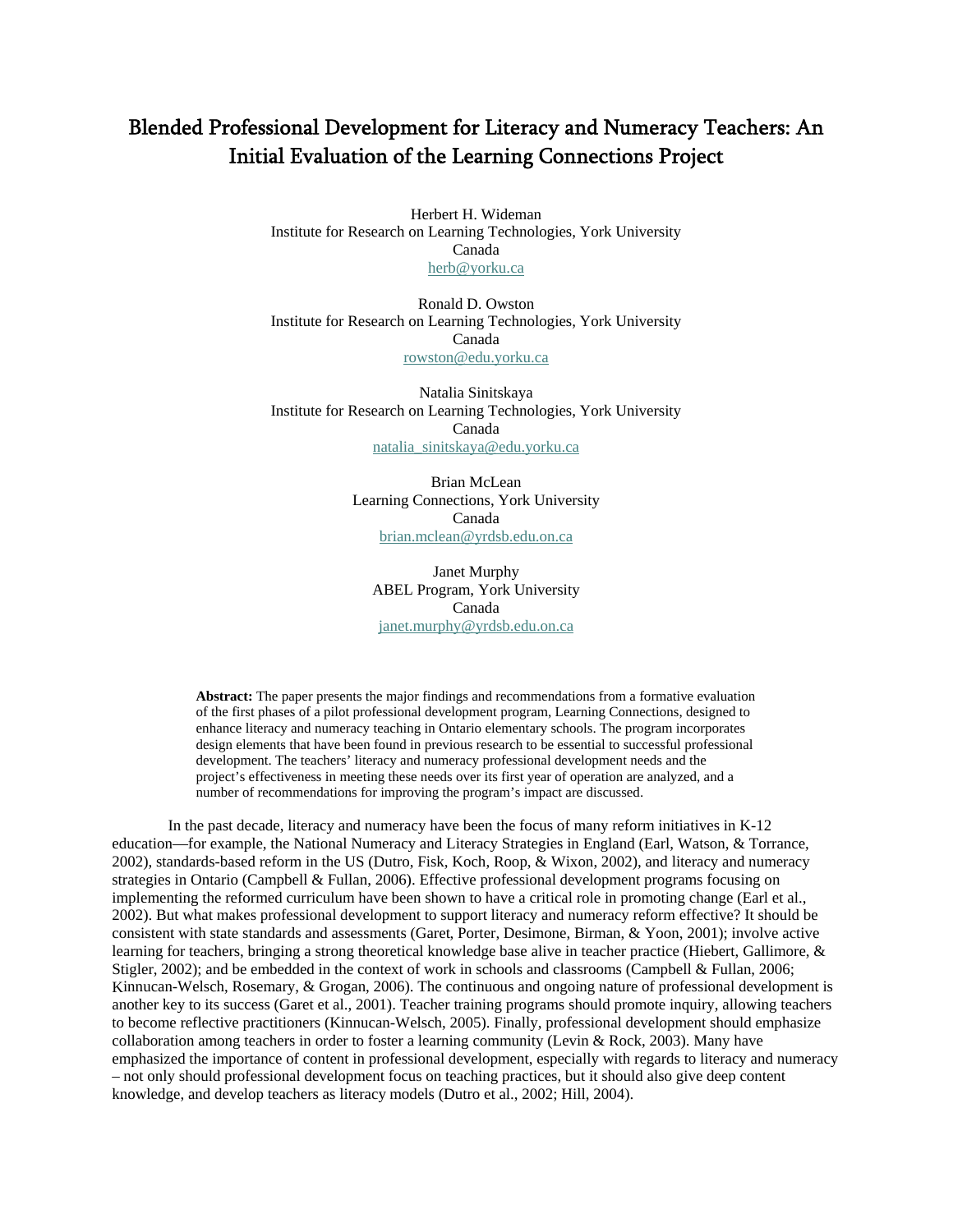This paper presents the findings and recommendations from a formative evaluation of the first phases of a pilot professional development program, Learning Connections, designed to enhance literacy and numeracy teaching in Ontario schools. The program has been designed to incorporate the attributes outlined above that have been found to be essential to successful professional development—it is standards-based, job-embedded, focused on building a reflective and collaborative learning community, and delivers content knowledge critical for changing practice.

# **Learning Connections**

Learning Connections (LC) is an ongoing teacher professional development project that blends face-to-face and online components. Its focus is on the improvement of student achievement in literacy and numeracy in grades four to six through job-embedded professional learning. The community participants include lead numeracy and literacy teachers, other teachers, supervisory officers, principals, district literacy and numeracy trainers, and information technology managers from nine schools, one in each of nine school districts (six Anglophone, three Francophone) across the province of Ontario. The intent of Learning Connections is to build capacity within the participating districts and schools to further student literacy/numeracy learning and achievement and to support the participants as they implement the Ontario Ministry of Education's Foundations program to advance literacy and numeracy (Ontario Ministry of Education, 2004a, 2004b).

Learning Connection's online presence makes use of a Web community portal, broadband networks, and ICT applications to provide activities and resources for professional development and community building. Live videoconferencing and streamed media are used to provide access to literacy and numeracy experts who make presentations and lead discussions on teaching and assessment strategies. The portal is used to deliver professional development activities and assignments in literacy and numeracy that are grounded in classroom practice as well as mentored discussion groups on critical topics and questions in numeracy and literacy education. The web-based portal also provides access to a calendar of upcoming events, ICT tools, and multimedia-based professional development resources such as videos of expert classroom teaching, teaching guides, and LC research summaries.

For participants the program began with a three day Summer Institute to familiarize new members with the goals, activities, and technologies of Learning Connections, and to make it possible for participants to establish the personal contacts that are vital to sustaining the online life of a learning community. Over the summer each school was provided with two laptop computers, a powerful desktop computer, webcams and a projector. Some teaching release time was provided for participants working on literacy and numeracy activities. In the fall staff visited each district to meet with participants and resolve technical problems.

Three structured activities were posted in the portal in the 2005-06 school year. They were: *Reflections on the Literate and Numerate Citizen* (in the fall), *Focusing on the Student* (over the winter) and *Continuing the Conversation* (in the spring). A book study also ran in the winter term of 05/06. All activities had supporting resource materials and discussion forums for facilitating collaboration. In the second year the community was opened up to all of the Junior Division (grades 4 to 6) teachers in the nine districts. The facilitators developed and posted several new literacy and numeracy activities in the portal. Two participants posted videos they had created. One was on use of the "Learning Carpet" and the other on a fractions unit.. A "Library" in the portal provides a repository for reference materials, videos, meeting notes, and other related resources. Live webcasts featuring experts and keynote speakers were presented during the year and captured and placed as streamed video in the portal. Online training sessions are offered on the use of various portal components and software tools the project supports, such as videoconferencing and blogging tools.

#### **Research Methods**

This paper reports on the results of a formative evaluation of the first year of the approximately two year long project. Our goals for this first phase of our evaluative work were to (1) collect baseline data on school characteristics, including its literacy and numeracy resources; and (2) to understand the participating teachers' backgrounds and perspectives on literacy and numeracy teaching, as well as their actual teaching practices during the first few months of the project. To meet these ends, we interviewed school principals in fall 2005 and developed and administered a web-based questionnaire to classroom teachers in the same time period. In addition, the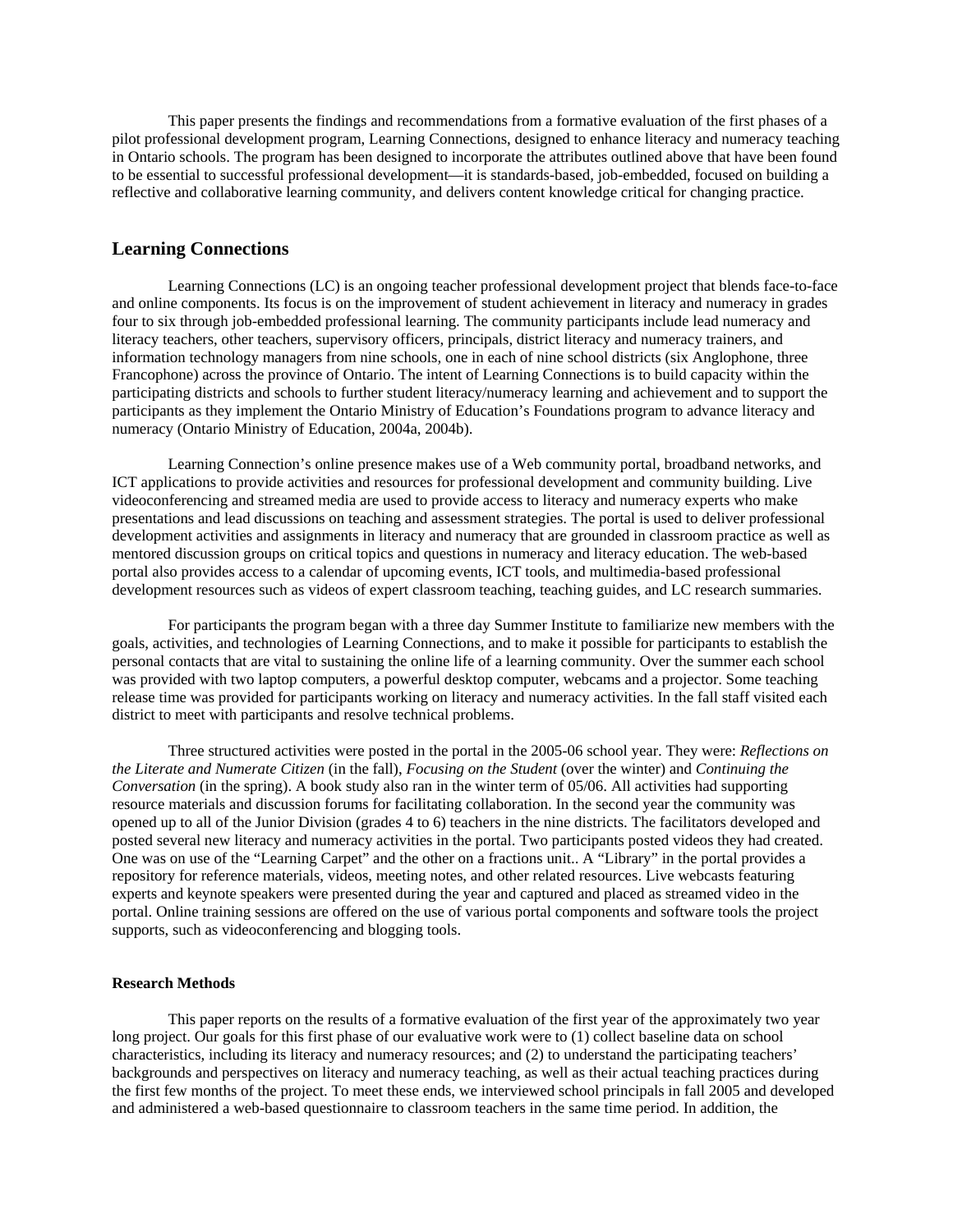designated lead numeracy and literacy teachers at each of the nine participating schools were observed teaching their respective specialties for at least two periods in April and May 2006. (Lead teachers were observed as they had been designated to be the initial teacher participants in the LC project over its first year). Observers rated teaching styles on either a nine dimensioned literacy teaching or numeracy teaching scale. Project managers were interviewed to tap their perspectives on the evolution of the project to date, including problems encountered and successes achieved. The levels of participation in LC activities, assignments, and discussions over the first nine months were assessed through in-person observation of Summer Institutes and videoconferencing events, interviews of project managers, and an analysis of online LC professional development discussions, activities, and assignments.

# **Findings**

### **Initial Project Implementation**

Delays in selecting participating schools until a few weeks before the first Summer Institute in July 2005 resulted in low levels of participation by school personnel in the 2005 Institute. In addition, an initial lack of clarity amongst project partners about both the project's budget status and the division of project responsibilities slowed down the creation and adaptation of professional development content for the LC portal and the hiring of online community facilitators. Both of these factors contributed to the low levels of participation in the online LC activities and discussions seen in the fall of 2005. The events and online activities received responses from only a fraction of the number of participants involved in the project. Most online discussion involved a subset of the same participants. In the November-December period there was very limited online participation from schools. All entries in the professional sharing discussion forum were in English. There were a couple of responses in the "En Français" space. However, this amounted to separate discussions for each linguistic group, where a more unified bilingual discussion would have perhaps benefited all participants. Participation in the video conferences was less than universal: six schools participated in November, five in December. Although Francophones did not take part in any of the English videoconference events in that time period, they did hold four French-language videoconference events.

#### **Early Perceptions of the Learning Community Project**

Thirty-two responses to the fall 2005 online teacher survey were received from a population of 49 Junior division teachers at the 10 participating schools, giving a response rate of 65%. A majority of teachers indicated that they receive broad support for professional development – information at staff meetings, group planning time for staff teams, time to participate and attend at conferences and workshops, and planned opportunities to share with colleagues. However, only 12% received financial support to cover the costs of attending workshops and conferences. Over one third of the teachers responding said that they liked the idea of the LC online professional community, valued being part of it, and wanted to continue being involved. Some commented on specific aspects that they liked such as the shared reading program, the resources, and the webcasts. Less favorably viewed were the lack of clarity regarding the expectations about teacher involvement, and a vagueness about the direction of the project, especially in the initial months of the implementation.

#### **Strengthening the Program**

In response to feedback received through a survey of the first Summer Institute as well as an initial interim evaluation report that included data from the baseline teacher survey about participant needs, program modifications were made in the early winter of 2006. The LC portal's user interface was simplified to make access to content and activities easier, translation of English documents into French accelerated, and an email event notification system was implemented. A resolution of the budget uncertainties and a clarification of partner roles and responsibilities resulted in the hiring of part-time Anglophone and Francophone online mentor/facilitators and content/activity developers, the addition of new professional resources, and the initiation of new professional development activities such as several videoconferences/webcasts on literacy and numeracy topics. A new Francophone facilitator gradually built up a set of French-language professional development materials and resources in the portal. A new part-time math specialist started to facilitate numeracy discussions and activities and assist in numeracy material development. Participating schools were informed that they could request release time funding for lead teachers to engage in various project activities, and a number of teachers made use of this to allow participation in LC school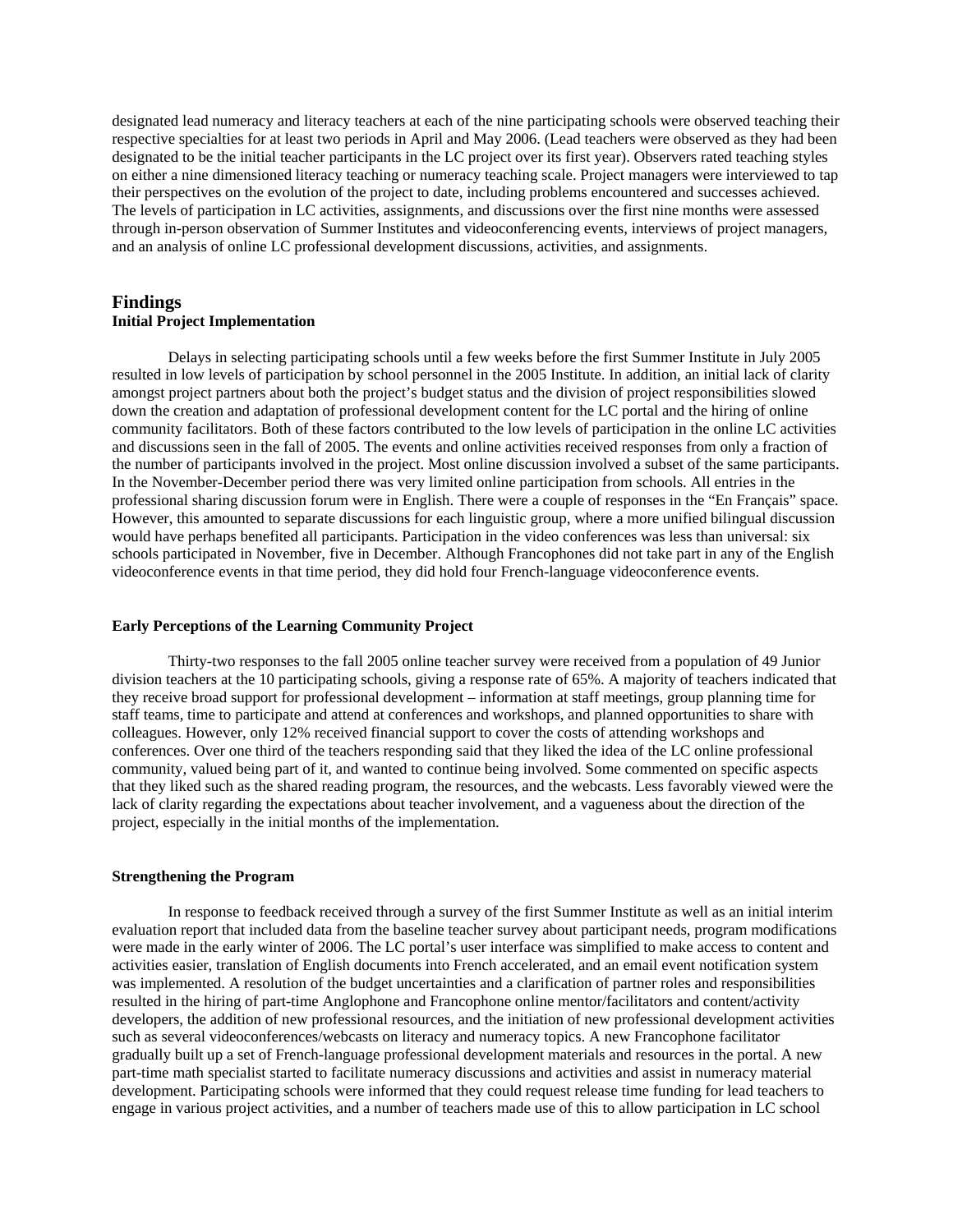planning meetings, videoconferences, and PD resource development. A total of about 20 days of release time were requested over Phase Two by participating school districts. Participation levels rose over the winter and spring compared to the fall but not to the degree hoped, in part due to the relatively low numbers of classroom teachers who were selected to participate up to that point (one to three teachers from each of nine schools, plus several consultants and administrators).

#### **Baseline Teaching Practices**

Our observations and survey results indicated that as a group the participating numeracy lead teachers were already strong in several areas, including their conceptions of mathematics and ability to build student confidence. They were also moving towards some of the new pedagogical ideas such as use of open tasks, emphasizing student discovery, having students work together to explore ideas, and engaging in ongoing assessment in a variety of ways. They were less comfortable with using a variety of math learning tools (and allowing students to choose their own tool), making connections to other strands of mathematics, and having students look at different representations of mathematical concepts. They were also in need of deepening their own understanding of some mathematical concepts. In addition, although the observed teachers embraced the idea of having students explain their understanding this was usually at the level of individual response. There was much less awareness of the importance of having students communicate their understanding to one another.

Literacy lead teachers were strong in their use of a variety of literacy modes: in making cross-curricular links; in emphasizing process in literacy instruction; and in encouraging the expression of individual identity and voice in the classroom. Areas found to be needing attention for literacy teaching included: accommodating students who need specific language assistance; incorporating gender-sensitive practices; using media and technology in the classroom; promoting peer interaction; and the use of appropriate assessment techniques. Teachers are looking more to physical workshops than they are to the digital resources, such as those available through Learning Connections.

#### **Phase 2: Perceptions of the Learning Community Project**

Of the twelve teachers who had had some involvement with the LC program at the time their classrooms were observed in the spring of 2006, six made general comments about the program being useful—they considered it a good learning experience with benefits for participants. They valued being part of this community, and wanted to continue being involved in the program. More specifically, teachers appreciated certain materials, training, and resources offered by Learning Connections. They commented favourably on the shared reading program; on webcasts, in particular the fact that they are archived and accessible to teachers any time; on early learning materials on technology; and specifically on the webcast on the Tinkerplots statistical software. They saw teleconferences as useful and conducive to in-depth discussion. All teachers from the Francophone schools commented on the introduction of a French moderator and expect positive changes in the portal.

The largest number of less favourable comments focused on unclear expectations for the program, especially at the initial stages. Eight teachers commented on the lack of clarity of expectations around their participation and directions which they were expected to take in the program. Several teachers remarked on their lack of understanding of the project aims or inaccurate understanding at the initial stages of the project. Others felt there was lack of clarity as to their roles and the direction of the project, and felt that project goals and participants' responsibilities needed to be spelled out more clearly.

A second set of concerns dealt with the technical problems. Seven teachers indicated that frequent technical problems, especially with videoconferencing, served as an obstacle to more active and productive participation. Three teachers also commented on the issues connected with the portal being not very user-friendly. They saw the portal as difficult to use, especially to find discussion threads and materials.

Another project problematic that many teachers noted was a lack of time available for LC participation, and the unrealistic expectations that the project places on teachers. Six teachers commented that time is an issue for them, and that the project's demands on teachers are too high.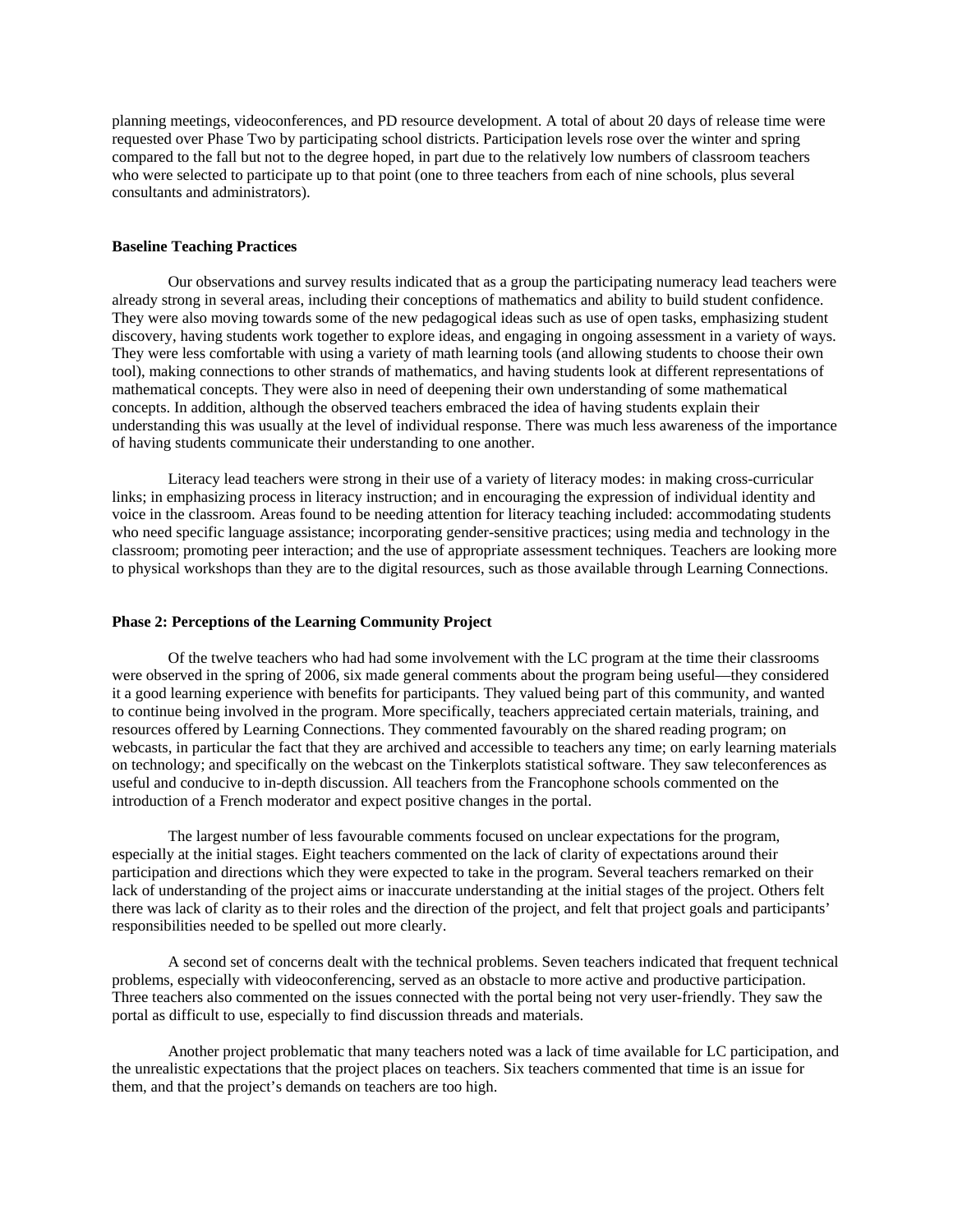A number of teacher critiques focused on the materials that the portal provides. Three teachers believed that in addition to the theoretical documents put out by the Ministry there was a need for practical materials that they could use in the classroom. Three teachers from the francophone boards wanted to see more materials in French. Two teachers also commented on the fact that their school was ahead in their training compared to other schools, and many of the practices that the portal is focusing on are already in place in their school.. Three teachers talked about the lack of active participation from other teachers and cited that as a discouraging factor in their own participation. Finally, two teachers commented on the lack of computer support for the project from their school.

# **Recommendations**

Six recommendations were made for program improvements intended to strengthen participation in the learning community and increase the project's capacity to help teachers improve their literacy and numeracy teaching:

- 1. In collaboration with participating school districts, facilitate information sessions for new participants coming into the project. The sessions should involve current members of the community from the school district who can share experiences and understandings with new members, helping them to acculturate and develop social bonds with the existing group. This introduction for new participants should help build the critical mass of active members necessary for an effective learning community.
- 2. Assist schools in initiating school-to-school projects in which teachers could apply new pedagogical approaches in the classroom in collaboration with LC colleagues. Some teachers in LC have expressed an interest in such an undertaking. These projects can provide classroom-situated opportunities to try out new pedagogical practices with the collaborative support of a colleague rather than simply "on their own," which should reduce the level of psychological risk teachers experience.
- 3. Maintain an ongoing dialogue with supervisory officers and principals to ensure the necessary levels of administrative commitment to the project. Some participants have lacked the administrative support needed to encourage greater participation. Regular meetings or teleconferences between project management and administrators at participating schools can ensure that institutional obstacles to participation are dealt with before they become insurmountable.
- 4. Plan new activities and develop new resources to meet the teachers' literacy and numeracy teaching needs that were identified in the teaching observations and teacher survey. Steps have already been taken in this direction, but more can be done. For example, numeracy teachers need to know how to use a variety of mathematics tools and allow students to choose their own tool, learn to make connections to other strands of the mathematics curriculum, teach different representations of mathematical concepts, make student mathematics work more visible on classroom walls, and have students communicate their mathematical understandings to one another. In the literacy domain, teachers need help incorporating gender-sensitive practices into their teaching, using media and technological tools in the classroom, promoting and supporting peer-to-peer interaction, and using appropriate assessment techniques. Although these needs were identified by snapshot classroom observations, they are likely fairly representative of other teachers since the teachers were nominated by their principals to exemplify pedagogical practices at their schools.
- 5. Continue to improve the project portal by simplifying access to key material. Despite the considerable enhancements made to the portal during the spring of 2006, the portal still needs improvement. The developers must keep in mind our survey results indicating that many of the community members have only rudimentary computer skills. Our usability review showed that some content is still difficult to access, discussion forums are not always easy to locate, some webcasts link from the calendar while others do not, and directions are often confusing. Developers may want to do basic usability studies to see which areas need improvements.
- 6. Pursue the goal of supporting the project an additional year beyond the current school year so that the investment in resources made thus far can potentially have a greater impact on literacy and numeracy teaching. Online community building takes considerable time—more time than face-to-face communities. Due to the many start up difficulties and delays in the first 18 months of the project and the relatively low participation rate, we believe that the concept of having an online community to support teacher professional development for literacy and numeracy will not have been properly assessed by the end of the 2006-2007 school year. Moreover, it may be difficult to garner sufficient commitment from the teachers who are new to the project in Phase Three if they know it will not last longer than the current school year.